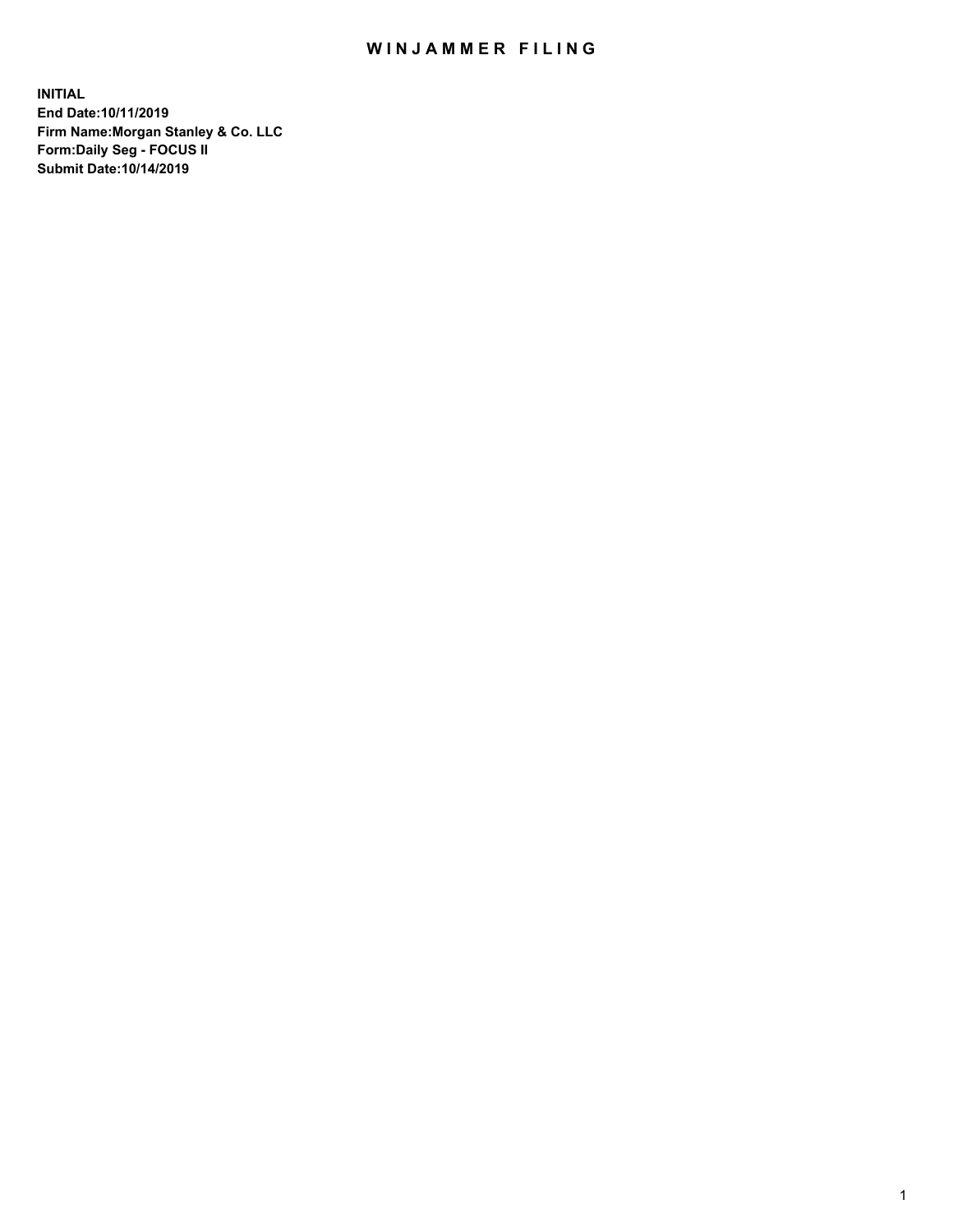**INITIAL End Date:10/11/2019 Firm Name:Morgan Stanley & Co. LLC Form:Daily Seg - FOCUS II Submit Date:10/14/2019 Daily Segregation - Cover Page**

| Name of Company                                                                   | Morgan Stanley & Co. LLC     |
|-----------------------------------------------------------------------------------|------------------------------|
| <b>Contact Name</b>                                                               | <b>Ikram Shah</b>            |
| <b>Contact Phone Number</b>                                                       | 212-276-0963                 |
| <b>Contact Email Address</b>                                                      | Ikram.shah@morganstanley.com |
| FCM's Customer Segregated Funds Residual Interest Target (choose one):            |                              |
| a. Minimum dollar amount: ; or                                                    | 235,000,000                  |
| b. Minimum percentage of customer segregated funds required:% ; or                | <u>0</u>                     |
| c. Dollar amount range between: and; or                                           | <u>00</u>                    |
| d. Percentage range of customer segregated funds required between:% and%.         | 0 <sub>0</sub>               |
| FCM's Customer Secured Amount Funds Residual Interest Target (choose one):        |                              |
| a. Minimum dollar amount: ; or                                                    | 140,000,000                  |
| b. Minimum percentage of customer secured funds required:%; or                    | <u>0</u>                     |
| c. Dollar amount range between: and; or                                           | <u>00</u>                    |
| d. Percentage range of customer secured funds required between:% and%.            | 00                           |
| FCM's Cleared Swaps Customer Collateral Residual Interest Target (choose one):    |                              |
| a. Minimum dollar amount: ; or                                                    | 92,000,000                   |
| b. Minimum percentage of cleared swaps customer collateral required:% ; or        | <u>0</u>                     |
| c. Dollar amount range between: and; or                                           | 0 Q                          |
| d. Percentage range of cleared swaps customer collateral required between:% and%. | 00                           |

Attach supporting documents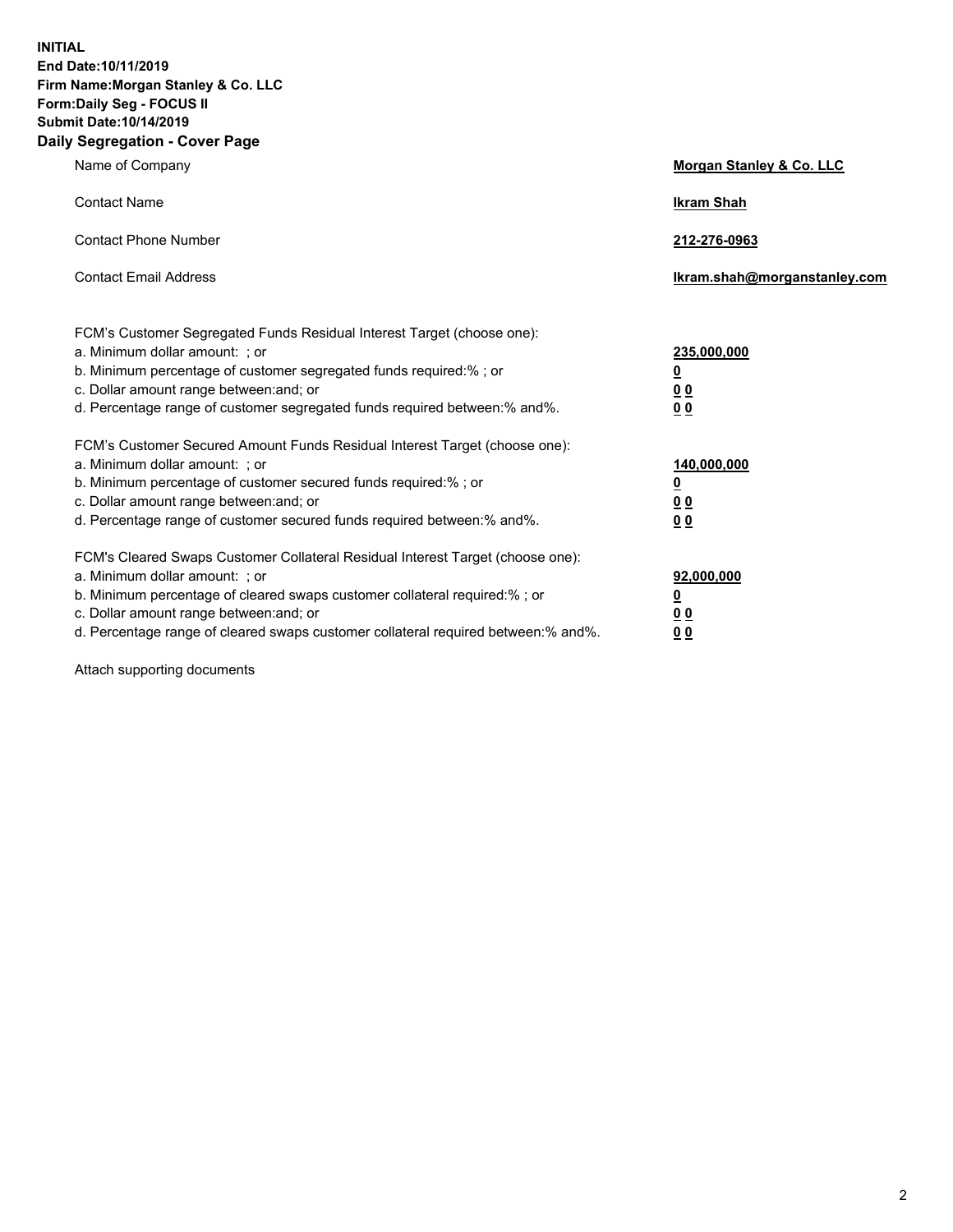## **INITIAL End Date:10/11/2019 Firm Name:Morgan Stanley & Co. LLC Form:Daily Seg - FOCUS II Submit Date:10/14/2019 Daily Segregation - Secured Amounts**

Foreign Futures and Foreign Options Secured Amounts Amount required to be set aside pursuant to law, rule or regulation of a foreign government or a rule of a self-regulatory organization authorized thereunder 1. Net ledger balance - Foreign Futures and Foreign Option Trading - All Customers A. Cash **3,096,540,974** [7315] B. Securities (at market) **2,194,870,132** [7317] 2. Net unrealized profit (loss) in open futures contracts traded on a foreign board of trade **83,428,688** [7325] 3. Exchange traded options a. Market value of open option contracts purchased on a foreign board of trade **33,414,882** [7335] b. Market value of open contracts granted (sold) on a foreign board of trade **-33,508,791** [7337] 4. Net equity (deficit) (add lines 1. 2. and 3.) **5,374,745,885** [7345] 5. Account liquidating to a deficit and account with a debit balances - gross amount **70,369,481** [7351] Less: amount offset by customer owned securities **-67,795,501** [7352] **2,573,980** 6. Amount required to be set aside as the secured amount - Net Liquidating Equity Method (add lines 4 and 5) 7. Greater of amount required to be set aside pursuant to foreign jurisdiction (above) or line 6. FUNDS DEPOSITED IN SEPARATE REGULATION 30.7 ACCOUNTS

- 1. Cash in banks
	- A. Banks located in the United States **267,133,458** [7500]
	- B. Other banks qualified under Regulation 30.7 **514,213,395** [7520] **781,346,853**
- 2. Securities
	- A. In safekeeping with banks located in the United States **597,251,439** [7540]
	- B. In safekeeping with other banks qualified under Regulation 30.7 **0** [7560] **597,251,439** [7570]
- 3. Equities with registered futures commission merchants
	-
	- B. Securities **0** [7590]
	- C. Unrealized gain (loss) on open futures contracts **333,538** [7600]
	- D. Value of long option contracts **0** [7610]
- E. Value of short option contracts **0** [7615] **9,747,115** [7620]
- 4. Amounts held by clearing organizations of foreign boards of trade
	- A. Cash **0** [7640]
	- B. Securities **0** [7650]
	- C. Amount due to (from) clearing organization daily variation **0** [7660]
	- D. Value of long option contracts **0** [7670]
	- E. Value of short option contracts **0** [7675] **0** [7680]
- 5. Amounts held by members of foreign boards of trade
	-
	-
	- C. Unrealized gain (loss) on open futures contracts **83,095,151** [7720]
	- D. Value of long option contracts **33,414,882** [7730]
	- E. Value of short option contracts **-33,508,791** [7735] **4,180,196,583**
- 6. Amounts with other depositories designated by a foreign board of trade **0** [7760]
- 7. Segregated funds on hand **0** [7765]
- 8. Total funds in separate section 30.7 accounts **5,568,541,990** [7770]
- 9. Excess (deficiency) Set Aside for Secured Amount (subtract line 7 Secured Statement Page 1 from Line 8)
- 10. Management Target Amount for Excess funds in separate section 30.7 accounts **140,000,000** [7780]
- 11. Excess (deficiency) funds in separate 30.7 accounts over (under) Management Target **51,222,125** [7785]

**0** [7305]

[7354] **5,377,319,865** [7355]

**5,377,319,865** [7360]

[7530]

A. Cash **9,413,577** [7580]

 A. Cash **2,499,576,648** [7700] B. Securities **1,597,618,693** [7710] [7740] **191,222,125** [7380]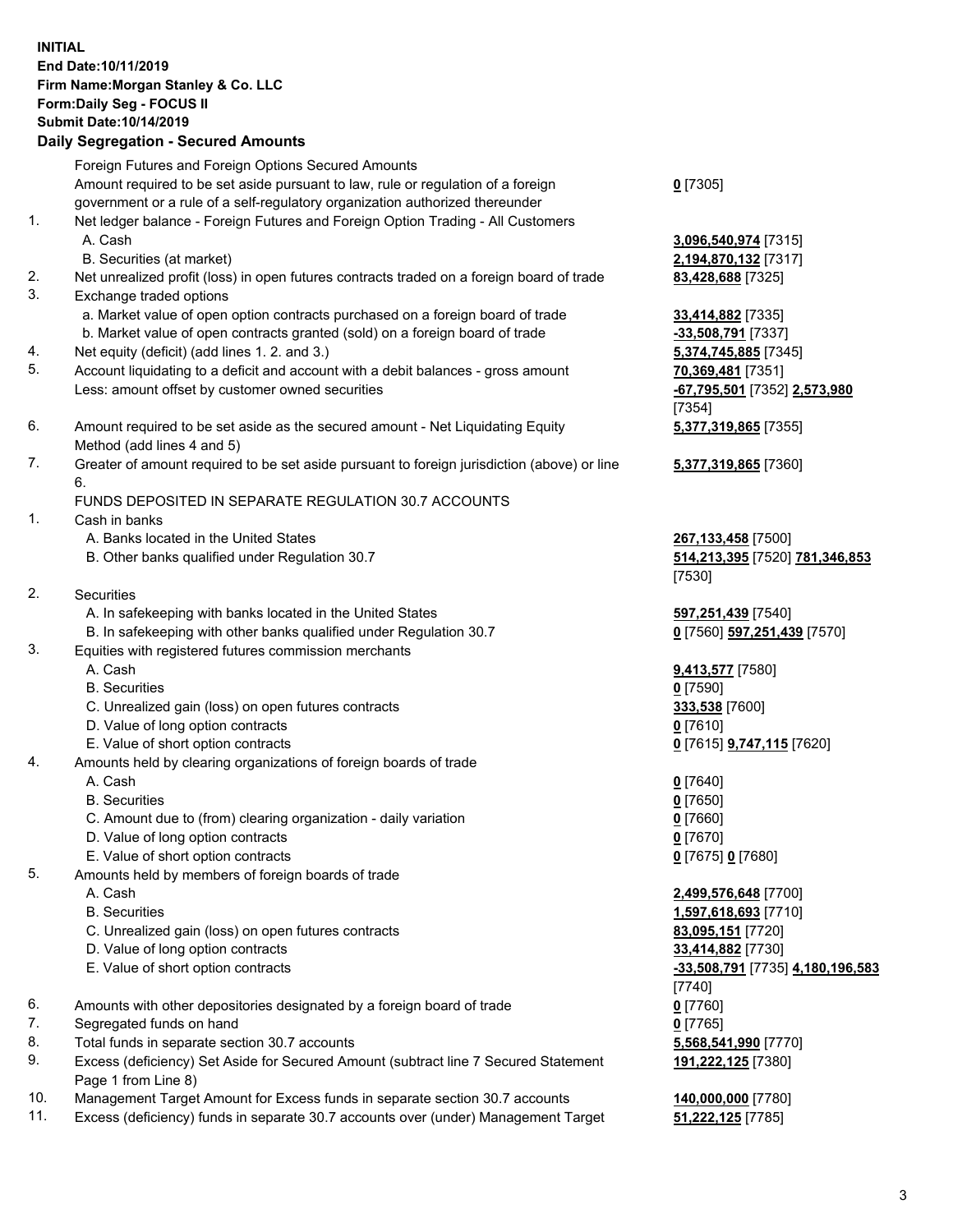**INITIAL End Date:10/11/2019 Firm Name:Morgan Stanley & Co. LLC Form:Daily Seg - FOCUS II Submit Date:10/14/2019 Daily Segregation - Segregation Statement** SEGREGATION REQUIREMENTS(Section 4d(2) of the CEAct) 1. Net ledger balance A. Cash **12,011,666,262** [7010] B. Securities (at market) **6,475,036,716** [7020] 2. Net unrealized profit (loss) in open futures contracts traded on a contract market **-2,102,720,399** [7030] 3. Exchange traded options A. Add market value of open option contracts purchased on a contract market **456,049,088** [7032] B. Deduct market value of open option contracts granted (sold) on a contract market **-318,722,267** [7033] 4. Net equity (deficit) (add lines 1, 2 and 3) **16,521,309,400** [7040] 5. Accounts liquidating to a deficit and accounts with debit balances - gross amount **982,726,628** [7045] Less: amount offset by customer securities **-979,867,939** [7047] **2,858,689** [7050] 6. Amount required to be segregated (add lines 4 and 5) **16,524,168,089** [7060] FUNDS IN SEGREGATED ACCOUNTS 7. Deposited in segregated funds bank accounts A. Cash **3,182,216,653** [7070] B. Securities representing investments of customers' funds (at market) **0** [7080] C. Securities held for particular customers or option customers in lieu of cash (at market) **1,117,618,701** [7090] 8. Margins on deposit with derivatives clearing organizations of contract markets A. Cash **7,004,998,693** [7100] B. Securities representing investments of customers' funds (at market) **0** [7110] C. Securities held for particular customers or option customers in lieu of cash (at market) **5,357,418,015** [7120] 9. Net settlement from (to) derivatives clearing organizations of contract markets **7,055,541** [7130] 10. Exchange traded options A. Value of open long option contracts **456,049,088** [7132] B. Value of open short option contracts **-318,722,267** [7133] 11. Net equities with other FCMs A. Net liquidating equity **8,671,413** [7140] B. Securities representing investments of customers' funds (at market) **0** [7160] C. Securities held for particular customers or option customers in lieu of cash (at market) **0** [7170] 12. Segregated funds on hand **0** [7150] 13. Total amount in segregation (add lines 7 through 12) **16,815,305,837** [7180] 14. Excess (deficiency) funds in segregation (subtract line 6 from line 13) **291,137,748** [7190]

- 15. Management Target Amount for Excess funds in segregation **235,000,000** [7194]
- 16. Excess (deficiency) funds in segregation over (under) Management Target Amount Excess

**56,137,748** [7198]